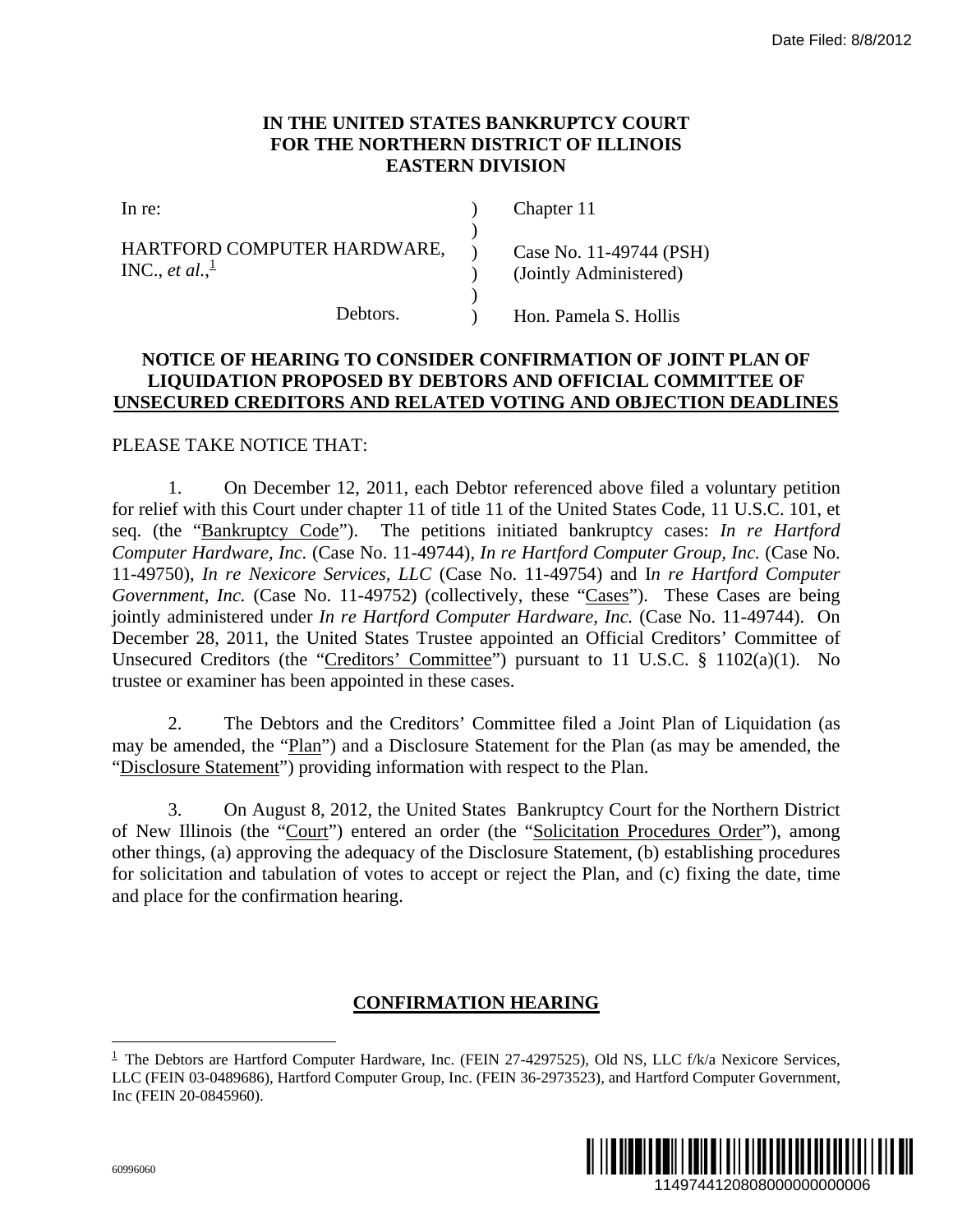4. The Confirmation Hearing Date. A hearing to consider confirmation of the Plan will be held before the Honorable Pamela S. Hollis, Bankruptcy Judge, in Courtroom 644, Dirksen Federal Courthouse, 219 South Dearborn Street, Chicago, Illinois on September 25, 2012 at 11:00 a.m. This hearing may be adjourned from time to time without further notice, other than an announcement of the adjournment date or dates at the hearing or by filing with the Bankruptcy Court an agenda for the hearing(s) or other notice that indicates adjournment.

# **CRITICAL INFORMATION REGARDING VOTING ON THE PLAN**

5. Record Date. The Record Date is August 8, 2012, which is the date for determining which holders of Claims in Classes 1 and 3, are entitled to vote on the Plan.

6. Voting Deadline. If you hold a claim against one of the Debtors as of the Record Date, and are entitled to vote to accept or reject the Plan, you have received a ballot and voting instructions appropriate for your claim(s). The deadline for voting on the Plan is 5:00 p.m. prevailing Pacific Time on September 12, 2012 (the "Voting Deadline"). If you received a ballot and intend to vote on the Plan, in order for your vote to be counted you must: (a) follow the instructions carefully, (b) complete all the required information on the ballot; and (c) execute and return your completed ballot so that it is actually received by the Balloting Agent, Kurtzman Carson Consultants, LLC, according to and as set forth in detail in the voting instructions with the applicable ballot on or before the Voting Deadline. A failure to follow such instructions may disqualify your vote.

7. Parties in Interest Not Entitled to Vote. Please note that not all parties receiving this notice are entitled to vote to approve or reject the Plan. Holders of claims or interests who are not receiving any distribution under the Plan are not entitled to vote on the Plan and will receive a Notice of Non-Voting Status rather than a ballot. Other parties receiving this notice who are not entitled to vote on the Plan will receive neither a ballot nor a Notice of Non-Voting Status.

8. Allowance of a Claim for Voting Purposes. If you disagree with the classification of your claim or believe that you should be entitled to vote on the Plan, then you must serve on counsel to the Debtors and counsel to the Creditors' Committee and file with the Bankruptcy Court a motion pursuant to Federal Rule of Bankruptcy Procedure 3018(a) (a "Rule 3018(a) Motion") seeking an order from the Bankruptcy Court temporarily allowing your claim in a different amount or in a different class for purposes of voting to accept or reject the Plan. Any Rule 3018(a) Motion, and all evidence in support thereof, must be filed on or before September 5, 2012. As to any claimant/creditor filing a Rule 3018(a) Motion, such claimant/creditor's ballot will not be counted except as may be otherwise ordered by the Bankruptcy Court. Rule 3018(a) Motions that are not timely filed and served will not be considered by the Court.

## **CRITICAL INFORMATION REGARDING OBJECTING TO THE PLAN**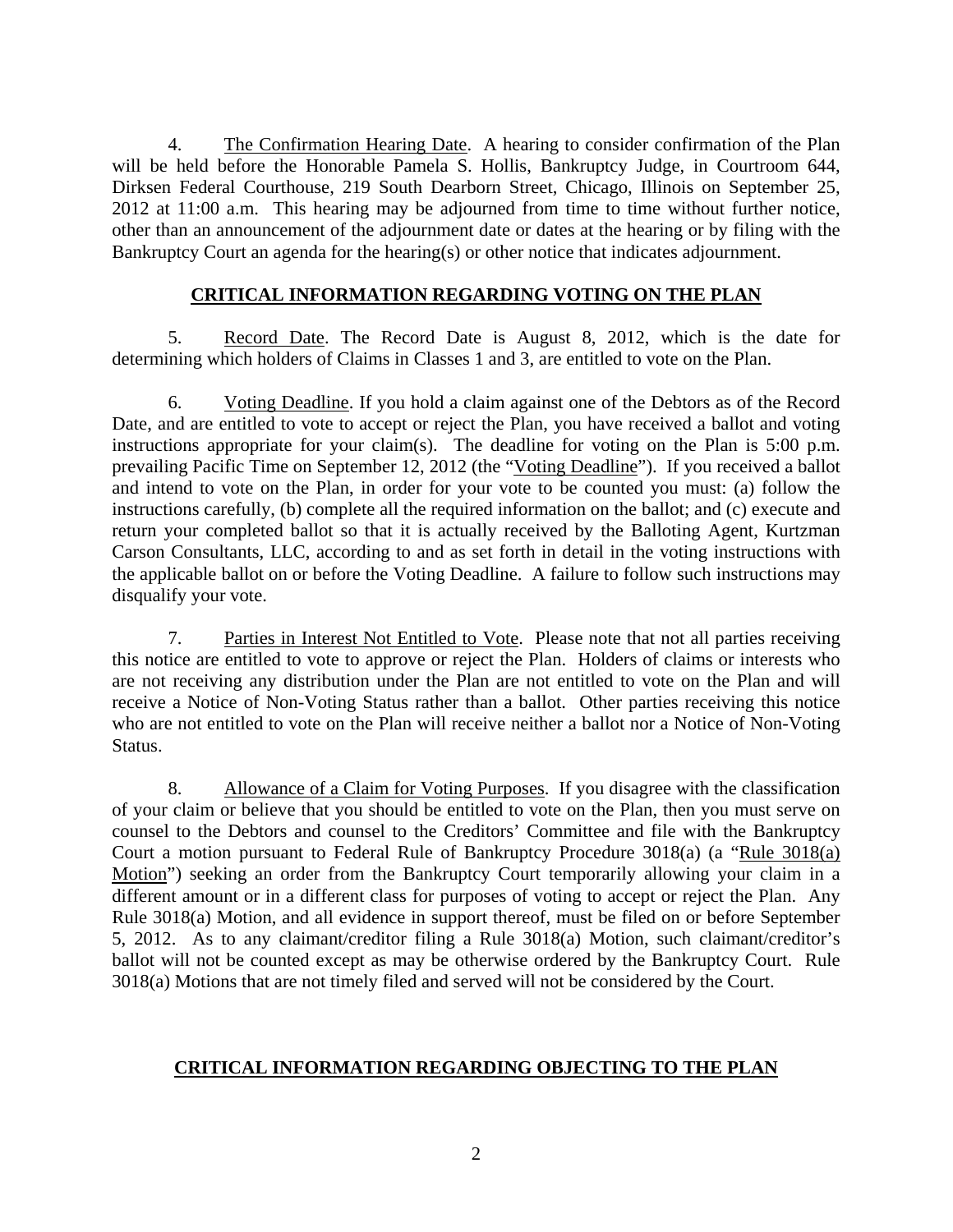9. Confirmation Objection Deadline. Any objections to confirmation of the Plan (including any supporting memoranda) (a) shall be in writing, (b) shall comply with the Bankruptcy Code, Bankruptcy Rules and any Local Rules or orders of the Bankruptcy Court, (c) shall set forth the name and contact information of the objector and the nature and amount of any claim or interest asserted by the objector against the estates or property of the Debtors, (d) shall state with particularity the legal and factual basis for such objection, and (e) shall be filed with the Bankruptcy Court, together with proof of service thereof, and served upon the following persons so as to be received no later than 5:00 p.m., prevailing Central Time, on September 12, 2012:

| Counsel for the Debtors                       | Office of the U.S. Trustee |
|-----------------------------------------------|----------------------------|
| Katten Muchin Rosenman LLP                    | 219 S. Dearborn St.        |
| 525 West Monroe Street                        | Room 873                   |
| Chicago, Illinois 60661-3693                  | Chicago, Illinois, 60604   |
| Attn: John Sieger                             | Attn: Denise DeLaurent     |
|                                               |                            |
| Counsel for the Official Creditors' Committee |                            |
| of Unsecured Creditors                        |                            |
| Levenfeld Pearlstein, LLC                     |                            |
| 2 N. LaSalle Street                           |                            |
| Suite 1300                                    |                            |
| Chicago, Illinois 60602                       |                            |
| Attn: Steven Jakubowski                       |                            |
|                                               |                            |

**PURSUANT TO THE ORDER APPROVING THE DISCLOSURE STATEMENT, UNLESS A CONFIRMATION OBJECTION IS TIMELY SERVED AND FILED IN ACCORDANCE WITH THIS NOTICE, IT MAY NOT BE CONSIDERED BY THE BANKRUPTCY COURT.** 

## **ADDITIONAL INFORMATION**

10. Inquiries. Any party in interest wishing to obtain a copy of the Disclosure Statement and Plan may request such copy, in writing, from the Balloting Agent at Hartford Computer Hardware, Inc. Claim Processing and Balloting Center, c/o Kurtzman Carson Consultants, 2335 Alaska Avenue, El Segundo, California 90245, or visit the Balloting Agent's internet website at http://www.kccllc.net/hartford. Please be advised that the Balloting Agent is authorized to answer questions about, and provide additional copies of, solicitation materials (other than ballots) but may not advise you as to whether you should vote to accept or reject the Plan. In addition, the Disclosure Statement and the Plan are on file with the Bankruptcy Court and may be examined by accessing the Bankruptcy Court's website at www.ilnd.uscourts.gov. Note that a PACER password and login are needed to access documents on the Bankruptcy Court's website. A PACER password can be obtained at: www.pacer.psc.uscourts.gov.